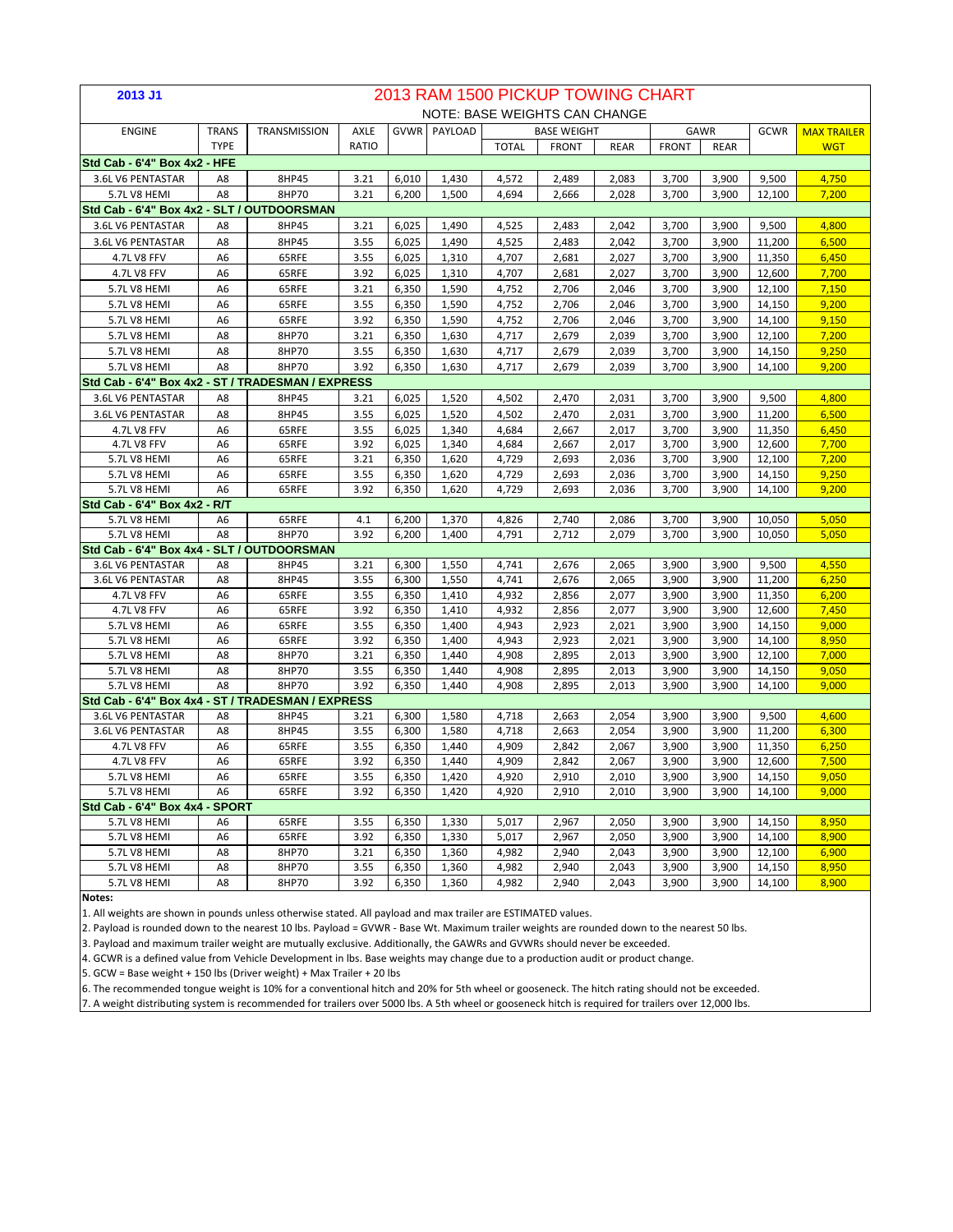| 2013 J1                                                    |                |                |              |                |                |                | 2013 RAM 1500 PICKUP TOWING CHART |                |                |                |                  |                    |
|------------------------------------------------------------|----------------|----------------|--------------|----------------|----------------|----------------|-----------------------------------|----------------|----------------|----------------|------------------|--------------------|
|                                                            |                |                |              |                |                |                | NOTE: BASE WEIGHTS CAN CHANGE     |                |                |                |                  |                    |
| <b>ENGINE</b>                                              | <b>TRANS</b>   | TRANSMISSION   | AXLE         |                | GVWR PAYLOAD   |                | <b>BASE WEIGHT</b>                |                |                | GAWR           | GCWR             | <b>MAX TRAILER</b> |
|                                                            | <b>TYPE</b>    |                | RATIO        |                |                | <b>TOTAL</b>   | <b>FRONT</b>                      | <b>REAR</b>    | <b>FRONT</b>   | <b>REAR</b>    |                  | <b>WGT</b>         |
| Std Cab - 6'4" Box 4x2 - HFE - RAMBOX                      |                |                |              |                |                |                |                                   |                |                |                |                  |                    |
| 3.6L V6 PENTASTAR                                          | A8             | 8HP45          | 3.21         | 6,010          | 1,290          | 4,717          | 2,486                             | 2,231          | 3,700          | 3,900          | 9,500            | 4,600              |
| 5.7L V8 HEMI                                               | A8             | 8HP70          | 3.21         | 6,200          | 1,360          | 4,839          | 2,663                             | 2,176          | 3,700          | 3,900          | 12,100           | 7,050              |
| Std Cab - 6'4" Box 4x2 - SLT / OUTDOORSMAN - RAMBOX        |                |                |              |                |                |                |                                   |                |                |                |                  |                    |
| 3.6L V6 PENTASTAR                                          | A8             | 8HP45          | 3.21         | 6,025          | 1,350          | 4,670          | 2,481                             | 2,189          | 3,700          | 3,900          | 9,500            | 4,650              |
| 3.6L V6 PENTASTAR                                          | A8             | 8HP45          | 3.55         | 6,025          | 1,350          | 4,670          | 2,481                             | 2,189          | 3,700          | 3,900          | 11,200           | 6,350              |
| 4.7L V8 FFV                                                | A6             | 65RFE          | 3.55         | 6,025          | 1,170          | 4,852          | 2,678                             | 2,174          | 3,700          | 3,900          | 11,350           | 6,300              |
| 4.7L V8 FFV                                                | A6             | 65RFE          | 3.92         | 6,025          | 1,170          | 4,852          | 2,678                             | 2,174          | 3,700          | 3,900          | 12,600           | 7,550              |
| 5.7L V8 HEMI                                               | A6             | 65RFE          | 3.21         | 6,350          | 1,450          | 4,897          | 2,704                             | 2,193          | 3,700          | 3,900          | 12,100           | 7,000              |
| 5.7L V8 HEMI                                               | A6             | 65RFE          | 3.55         | 6,350          | 1,450          | 4,897          | 2,704                             | 2,193          | 3,700          | 3,900          | 14,150           | 9,050              |
| 5.7L V8 HEMI                                               | A6             | 65RFE          | 3.92         | 6,350          | 1,450          | 4,897          | 2,704                             | 2,193          | 3,700          | 3,900          | 14,100           | 9,000              |
| 5.7L V8 HEMI                                               | A8             | 8HP70          | 3.21         | 6,350          | 1,480          | 4,862          | 2,677                             | 2,186          | 3,700          | 3,900          | 12,100           | 7,050              |
| 5.7L V8 HEMI                                               | A8             | 8HP70          | 3.55         | 6,350          | 1,480          | 4,862          | 2,677                             | 2,186          | 3,700          | 3,900          | 14,150           | 9,100              |
| 5.7L V8 HEMI                                               | A8             | 8HP70          | 3.92         | 6,350          | 1,480          | 4,862          | 2,677                             | 2,186          | 3,700          | 3,900          | 14,100           | 9,050              |
| Std Cab - 6'4" Box 4x2 - ST / TRADESMAN / EXPRESS - RAMBOX |                |                |              |                |                |                |                                   |                |                |                |                  |                    |
| 3.6L V6 PENTASTAR                                          | A8             | 8HP45          | 3.21         | 6,025          | 1,370          | 4,647          | 2,468                             | 2,179          | 3,700          | 3,900          | 9,500            | 4,650              |
| 3.6L V6 PENTASTAR                                          | A8             | 8HP45          | 3.55         | 6,025          | 1,370          | 4,647          | 2,468                             | 2,179          | 3,700          | 3,900          | 11,200           | 6,350              |
| <b>4.7L V8 FFV</b>                                         | A <sub>6</sub> | 65RFE          | 3.55         | 6,025          | 1,190          | 4,829          | 2,665                             | 2,164          | 3,700          | 3,900          | 11,350           | 6,350              |
| 4.7L V8 FFV                                                | A <sub>6</sub> | 65RFE          | 3.92         | 6,025          | 1,190          | 4,829          | 2,665                             | 2,164          | 3,700          | 3,900          | 12,600           | 7,600              |
| 5.7L V8 HEMI                                               | A6             | 65RFE          | 3.21         | 6,350          | 1,470          | 4,874          | 2,691                             | 2,183          | 3,700          | 3,900          | 12,100           | 7,050              |
| 5.7L V8 HEMI                                               | A6             | 65RFE          | 3.55         | 6,350          | 1,470          | 4,874          | 2,691                             | 2,183          | 3,700          | 3,900          | 14,150           | 9,100              |
| 5.7L V8 HEMI                                               | A <sub>6</sub> | 65RFE          | 3.92         | 6,350          | 1,470          | 4,874          | 2,691                             | 2,183          | 3,700          | 3,900          | 14,100           | 9,050              |
| Std Cab - 6'4" Box 4x2 - R/T - RAMBOX                      |                |                |              |                |                |                |                                   |                |                |                |                  |                    |
| 5.7L V8 HEMI                                               | A6             | 65RFE          | 4.1          | 6,200          | 1,220          | 4,971          | 2,737                             | 2,234          | 3,700          | 3,900          | 10,050           | 4,900              |
| 5.7L V8 HEMI                                               | A8             | 8HP70          | 3.92         | 6,200          | 1,260          | 4,936          | 2,710                             | 2,226          | 3,700          | 3,900          | 10,050           | 4,900              |
| Std Cab - 6'4" Box 4x4 - SLT / OUTDOORSMAN                 |                |                | - RAMBOX     |                |                |                |                                   |                |                |                |                  |                    |
| 3.6L V6 PENTASTAR                                          | A8             | 8HP45          | 3.21         | 6,300          | 1,410          | 4,886          | 2,674                             | 2,212          | 3,900          | 3,900          | 9,500            | 4,400              |
| 3.6L V6 PENTASTAR                                          | A8             | 8HP45          | 3.55         | 6,300          | 1,410          | 4,886          | 2,674                             | 2,212          | 3,900          | 3,900          | 11,200           | 6,100              |
| 4.7L V8 FFV                                                | A <sub>6</sub> | 65RFE          | 3.55         | 6,350          | 1,270          | 5,077          | 2,853                             | 2,224          | 3,900          | 3,900          | 11,350           | 6,100              |
| 4.7L V8 FFV                                                | A <sub>6</sub> | 65RFE          | 3.92         | 6,350          | 1,270          | 5,077          | 2,853                             | 2,224          | 3,900          | 3,900          | 12,600           | 7,350              |
| 5.7L V8 HEMI                                               | A <sub>6</sub> | 65RFE          | 3.55         | 6,350          | 1,260          | 5,088          | 2,920                             | 2,168          | 3,900          | 3,900          | 14,150           | 8,850              |
| 5.7L V8 HEMI                                               | A <sub>6</sub> | 65RFE          | 3.92         | 6,350          | 1,260          | 5,088          | 2,920                             | 2,168          | 3,900          | 3,900          | 14,100           | 8,800              |
| 5.7L V8 HEMI<br>5.7L V8 HEMI                               | A8<br>A8       | 8HP70<br>8HP70 | 3.21<br>3.55 | 6,350          | 1,290          | 5,053          | 2,893                             | 2,161          | 3,900<br>3,900 | 3,900<br>3,900 | 12,100           | 6,850              |
| 5.7L V8 HEMI                                               | A8             | 8HP70          | 3.92         | 6,350<br>6,350 | 1,290<br>1,290 | 5,053<br>5,053 | 2,893<br>2,893                    | 2,161<br>2,161 | 3,900          | 3,900          | 14,150<br>14,100 | 8,900<br>8,850     |
| Std Cab - 6'4" Box 4x4 - ST / TRADESMAN / EXPRESS -        |                |                |              | <b>RAMBOX</b>  |                |                |                                   |                |                |                |                  |                    |
| 3.6L V6 PENTASTAR                                          | A8             | 8HP45          | 3.21         | 6,300          | 1,430          | 4,863          | 2,661                             | 2,202          | 3,900          | 3,900          | 9,500            | 4,450              |
| 3.6L V6 PENTASTAR                                          | A8             | 8HP45          | 3.55         | 6,300          | 1,430          | 4,863          | 2,661                             | 2,202          | 3,900          | 3,900          | 11,200           | 6,150              |
| <b>4.7L V8 FFV</b>                                         | A <sub>6</sub> | 65RFE          | 3.55         | 6,350          | 1,290          | 5,054          | 2,840                             | 2,214          | 3,900          | 3,900          | 11,350           | 6,100              |
| 4.7L V8 FFV                                                | A <sub>6</sub> | 65RFE          | 3.92         | 6,350          | 1,290          | 5,054          | 2,840                             | 2,214          | 3,900          | 3,900          | 12,600           | 7,350              |
| <b>5.7L V8 HEMI</b>                                        | A <sub>6</sub> | 65RFE          | 3.55         | 6,350          | 1.280          | 5,065          | 2.907                             | 2,158          | 3,900          | 3.900          | 14,150           | 8.900              |
| 5.7L V8 HEMI                                               | A <sub>6</sub> | 65RFE          | 3.92         | 6,350          | 1,280          | 5,065          | 2,907                             | 2,158          | 3,900          | 3,900          | 14,100           | 8,850              |
| Std Cab - 6'4" Box 4x4 - SPORT - RAMBOX                    |                |                |              |                |                |                |                                   |                |                |                |                  |                    |
| 5.7L V8 HEMI                                               | A <sub>6</sub> | 65RFE          | 3.55         | 6,350          | 1,180          | 5,162          | 2,965                             | 2,198          | 3,900          | 3,900          | 14,150           | 8,800              |
| 5.7L V8 HEMI                                               | A <sub>6</sub> | 65RFE          | 3.92         | 6,350          | 1,180          | 5,162          | 2,965                             | 2,198          | 3,900          | 3,900          | 14,100           | 8,750              |
| 5.7L V8 HEMI                                               | A8             | 8HP70          | 3.21         | 6,350          | 1,220          | 5,127          | 2,937                             | 2,190          | 3,900          | 3,900          | 12,100           | 6,800              |
| 5.7L V8 HEMI                                               | A8             | 8HP70          | 3.55         | 6,350          | 1,220          | 5,127          | 2,937                             | 2,190          | 3,900          | 3,900          | 14,150           | 8,850              |
| 5.7L V8 HEMI                                               | A8             | 8HP70          | 3.92         | 6,350          | 1,220          | 5,127          | 2,937                             | 2,190          | 3,900          | 3,900          | 14,100           | 8,800              |
| Notes:                                                     |                |                |              |                |                |                |                                   |                |                |                |                  |                    |

1. All weights are shown in pounds unless otherwise stated. All payload and max trailer are ESTIMATED values.

2. Payload is rounded down to the nearest 10 lbs. Payload = GVWR - Base Wt. Maximum trailer weights are rounded down to the nearest 50 lbs.

3. Payload and maximum trailer weight are mutually exclusive. Additionally, the GAWRs and GVWRs should never be exceeded.

4. GCWR is a defined value from Vehicle Development in lbs. Base weights may change due to a production audit or product change.

5. GCW = Base weight + 150 lbs (Driver weight) + Max Trailer + 20 lbs

6. The recommended tongue weight is 10% for a conventional hitch and 20% for 5th wheel or gooseneck. The hitch rating should not be exceeded.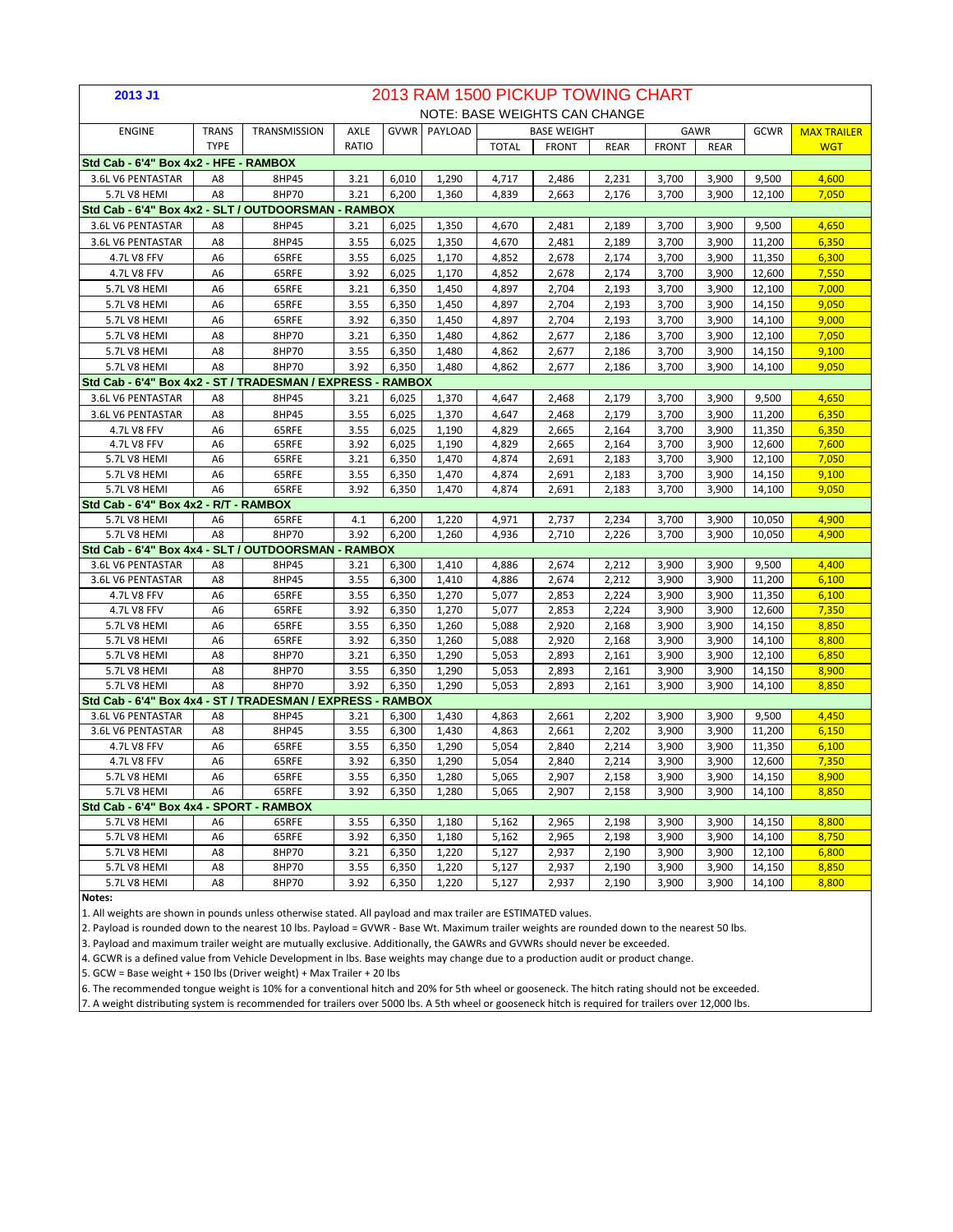| 2013 J1                                  |                      |              |              |       |                     |              | 2013 RAM 1500 PICKUP TOWING CHART |             |              |             |        |                    |
|------------------------------------------|----------------------|--------------|--------------|-------|---------------------|--------------|-----------------------------------|-------------|--------------|-------------|--------|--------------------|
|                                          |                      |              |              |       |                     |              | NOTE: BASE WEIGHTS CAN CHANGE     |             |              |             |        |                    |
| <b>ENGINE</b>                            | <b>TRANS</b>         | TRANSMISSION | <b>AXLE</b>  |       | <b>GVWR PAYLOAD</b> |              | <b>BASE WEIGHT</b>                |             |              | GAWR        | GCWR   | <b>MAX TRAILER</b> |
|                                          | <b>TYPE</b>          |              | RATIO        |       |                     | <b>TOTAL</b> | <b>FRONT</b>                      | <b>REAR</b> | <b>FRONT</b> | <b>REAR</b> |        | <b>WGT</b>         |
| Std Cab - 8' Box 4x2 - SLT / OUTDOORSMAN |                      |              |              |       |                     |              |                                   |             |              |             |        |                    |
| 3.6L V6 PENTASTAR                        | A8                   | 8HP45        | 3.21         | 6,600 | 1,890               | 4,705        | 2,640                             | 2,065       | 3,700        | 3,900       | 9,500  | 4,600              |
| 3.6L V6 PENTASTAR                        | A8                   | 8HP45        | 3.55         | 6,600 | 1,890               | 4,705        | 2,640                             | 2,065       | 3,700        | 3,900       | 11,200 | 6,300              |
| 4.7L V8 FFV                              | A6                   | 65RFE        | 3.55         | 6,600 | 1,720               | 4,872        | 2,835                             | 2,037       | 3,700        | 3,900       | 11,350 | 6,300              |
| 4.7L V8 FFV                              | A6                   | 65RFE        | 3.92         | 6,600 | 1,720               | 4,872        | 2,835                             | 2,037       | 3,700        | 3,900       | 12,600 | 7,550              |
| 5.7LV8 HEMI                              | A <sub>6</sub>       | 65RFE        | 3.21         | 6,600 | 1.690               | 4,909        | 2,901                             | 2.009       | 3.700        | 3,900       | 12,100 | 7.000              |
| 5.7LV8 HEMI                              | A6                   | 65RFE        | 3.55         | 6,600 | 1,690               | 4,909        | 2,901                             | 2,009       | 3,700        | 3,900       | 14,150 | 9,050              |
| 5.7LV8 HEMI                              | A <sub>6</sub>       | 65RFE        | 3.92         | 6,600 | 1.690               | 4.909        | 2,901                             | 2.009       | 3,700        | 3,900       | 15,650 | 10,450             |
| 5.7L V8 HEMI                             | A <sub>8</sub>       | 8HP70        | 3.21         | 6,600 | 1,720               | 4,874        | 2,873                             | 2,001       | 3,700        | 3,900       | 12,100 | 7,050              |
| 5.7LV8 HEMI                              | A8                   | 8HP70        | 3.55         | 6,600 | 1,720               | 4,874        | 2,873                             | 2,001       | 3,700        | 3,900       | 14,150 | 9,100              |
| 5.7L V8 HEMI                             | A8                   | 8HP70        | 3.92         | 6,600 | 1,720               | 4,874        | 2,873                             | 2,001       | 3,700        | 3,900       | 15,650 | 10,450             |
| Std Cab - 8' Box 4x2 - ST / TRADESMAN    |                      |              |              |       |                     |              |                                   |             |              |             |        |                    |
| 3.6L V6 PENTASTAR                        | A8                   | 8HP45        | 3.21         | 6.600 | 1,910               | 4.682        | 2.626                             | 2.056       | 3.700        | 3,900       | 9.500  | 4.600              |
| 3.6L V6 PENTASTAR                        | A8                   | 8HP45        | 3.55         | 6,600 | 1,910               | 4,682        | 2,626                             | 2,056       | 3,700        | 3,900       | 11,200 | 6,300              |
| <b>4.7L V8 FFV</b>                       | A6                   | 65RFE        | 3.55         | 6,600 | 1,750               | 4,849        | 2,820                             | 2,029       | 3,700        | 3,900       | 11,350 | 6,300              |
| <b>4.7L V8 FFV</b>                       | A <sub>6</sub>       | 65RFE        | 3.92         | 6,600 | 1,750               | 4,849        | 2,820                             | 2,029       | 3,700        | 3,900       | 12,600 | 7,550              |
| 5.7L V8 HEMI                             | A6                   | 65RFE        | 3.21         | 6,600 | 1,710               | 4,886        | 2,886                             | 2,000       | 3,700        | 3,900       | 12,100 | 7,000              |
| 5.7L V8 HEMI                             | A6                   | 65RFE        | 3.55         | 6,600 | 1,710               | 4,886        | 2,886                             | 2,000       | 3,700        | 3,900       | 14,150 | 9,050              |
| 5.7LV8 HEMI                              | A <sub>6</sub>       | 65RFE        | 3.92         | 6,600 | 1,710               | 4,886        | 2,886                             | 2,000       | 3,700        | 3,900       | 15,650 | 10,450             |
| Std Cab - 8' Box 4x4 - SLT / OUTDOORSMAN |                      |              |              |       |                     |              |                                   |             |              |             |        |                    |
| 3.6L V6 PENTASTAR                        | A8                   | 8HP45        | 3.21         | 6,800 | 1,900               | 4,892        | 2,830                             | 2,062       | 3,900        | 3,900       | 9,500  | 4,400              |
| 3.6L V6 PENTASTAR                        | A8                   | 8HP45        | 3.55         | 6,800 | 1,900               | 4,892        | 2,830                             | 2,062       | 3,900        | 3,900       | 11,200 | 6,100              |
| <b>4.7L V8 FFV</b>                       | A <sub>6</sub>       | 65RFE        | 3.55         | 6,600 | 1,520               | 5,071        | 2,997                             | 2,074       | 3,900        | 3,900       | 11,350 | 6,100              |
| <b>4.7L V8 FFV</b>                       | A <sub>6</sub>       | 65RFE        | 3.92         | 6.600 | 1,520               | 5.071        | 2.997                             | 2.074       | 3,900        | 3,900       | 12,600 | 7,350              |
| <b>5.7L V8 HEMI</b>                      | A <sub>6</sub>       | 65RFE        | 3.55         | 6,600 | 1,450               | 5,144        | 3,052                             | 2,092       | 3,900        | 3,900       | 14,150 | 8,800              |
| 5.7L V8 HEMI                             | A <sub>6</sub>       | 65RFE        | 3.92         | 6.600 | 1.450               | 5.144        | 3,052                             | 2,092       | 3.900        | 3.900       | 15,650 | 10.300             |
| 5.7L V8 HEMI                             | A <sub>8</sub>       | 8HP70        | 3.21         | 6,600 | 1,490               | 5,109        | 3,025                             | 2,085       | 3,900        | 3,900       | 12,100 | 6,800              |
| 5.7LV8 HEMI                              | A8                   | 8HP70        | 3.55         | 6,600 | 1,490               | 5,109        | 3,025                             | 2,085       | 3,900        | 3,900       | 14,150 | 8,850              |
| 5.7L V8 HEMI                             | A <sub>8</sub>       | 8HP70        | 3.92         | 6,600 | 1.490               | 5.109        | 3,025                             | 2.085       | 3.900        | 3,900       | 15,650 | 10,350             |
| Std Cab - 8' Box 4x4 - ST / TRADESMAN    |                      |              |              |       |                     |              |                                   |             |              |             |        |                    |
| 3.6L V6 PENTASTAR                        | A <sub>8</sub>       | 8HP45        | 3.21         | 6,800 | 1,930               | 4,869        | 2,815                             | 2,053       | 3,900        | 3,900       | 9,500  | 4,450              |
| 3.6L V6 PENTASTAR                        | A8                   | 8HP45        | 3.55         | 6,800 | 1,930               | 4,869        | 2,815                             | 2,053       | 3,900        | 3,900       | 11,200 | 6,150              |
| <b>4.7L V8 FFV</b>                       | A <sub>6</sub>       | 65RFE        | 3.55         | 6,600 | 1,550               | 5,048        | 2,982                             | 2,066       | 3,900        | 3,900       | 11,350 | 6,100              |
| <b>4.7L V8 FFV</b>                       | A6                   | 65RFE        | 3.92         | 6,600 | 1,550               | 5,048        | 2,982                             | 2,066       | 3,900        | 3,900       | 12,600 | 7,350              |
| 5.7L V8 HEMI<br>5.7L V8 HEMI             | A6<br>A <sub>6</sub> | 65RFE        | 3.55<br>3.92 | 6,600 | 1,470               | 5,121        | 3,038                             | 2,083       | 3,900        | 3,900       | 14,150 | 8,850              |
|                                          |                      | 65RFE        |              | 6,600 | 1,470               | 5,121        | 3,038                             | 2,083       | 3,900        | 3,900       | 15,650 | 10,350             |

1. All weights are shown in pounds unless otherwise stated. All payload and max trailer are ESTIMATED values.

2. Payload is rounded down to the nearest 10 lbs. Payload = GVWR - Base Wt. Maximum trailer weights are rounded down to the nearest 50 lbs.

3. Payload and maximum trailer weight are mutually exclusive. Additionally, the GAWRs and GVWRs should never be exceeded.

4. GCWR is a defined value from Vehicle Development in lbs. Base weights may change due to a production audit or product change.

5. GCW = Base weight + 150 lbs (Driver weight) + Max Trailer + 20 lbs

6. The recommended tongue weight is 10% for a conventional hitch and 20% for 5th wheel or gooseneck. The hitch rating should not be exceeded.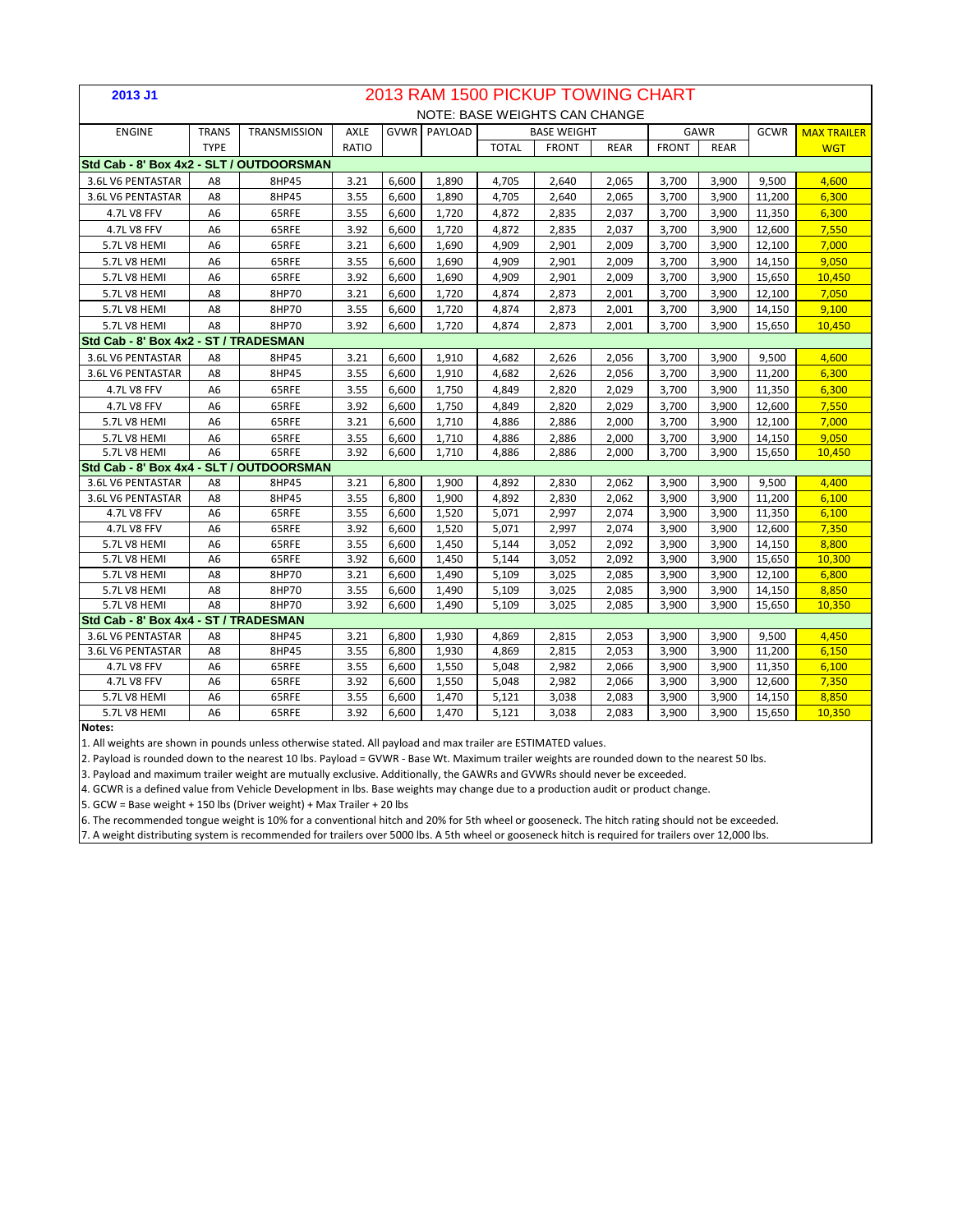| 2013 J1                                                           | 2013 RAM 1500 PICKUP TOWING CHART<br><b>NOTE: BASE WEIGHTS CAN CHANGE</b> |                |              |                |                |                                    |                |                |                |                |                  |                    |  |
|-------------------------------------------------------------------|---------------------------------------------------------------------------|----------------|--------------|----------------|----------------|------------------------------------|----------------|----------------|----------------|----------------|------------------|--------------------|--|
|                                                                   |                                                                           |                |              |                |                | GCWR<br><b>BASE WEIGHT</b><br>GAWR |                |                |                |                |                  |                    |  |
| <b>ENGINE</b>                                                     | <b>TRANS</b>                                                              | TRANSMISSION   | AXLE         |                | GVWR PAYLOAD   |                                    |                |                |                |                |                  | <b>MAX TRAILER</b> |  |
|                                                                   | <b>TYPE</b>                                                               |                | RATIO        |                |                | <b>TOTAL</b>                       | <b>FRONT</b>   | <b>REAR</b>    | <b>FRONT</b>   | <b>REAR</b>    |                  | <b>WGT</b>         |  |
| Quad Cab - 6'4" Box 4x2 - SLT / OUTDOORSMAN / BIGHORN / LONE STAR |                                                                           |                |              |                |                |                                    |                |                |                |                |                  |                    |  |
| 3.6L V6 PENTASTAR                                                 | A8                                                                        | 8HP45          | 3.21         | 6,700          | 1,770          | 4,928                              | 2,736          | 2,192          | 3,700          | 3,900          | 9,500            | 4,400              |  |
| 3.6L V6 PENTASTAR                                                 | A8                                                                        | 8HP45          | 3.55         | 6,700          | 1,770          | 4,928                              | 2,736          | 2,192          | 3,700          | 3,900          | 11,200           | 6,100              |  |
| 4.7L V8 FFV<br>4.7L V8 FFV                                        | A6                                                                        | 65RFE          | 3.55         | 6,700          | 1,650          | 5,041                              | 2,895          | 2,146          | 3,700          | 3,900          | 11,350           | 6,100              |  |
|                                                                   | A6                                                                        | 65RFE          | 3.92         | 6,700          | 1,650          | 5,041                              | 2,895          | 2,146          | 3,700          | 3,900          | 12,600           | 7,350              |  |
| 5.7L V8 HEMI                                                      | A6                                                                        | 65RFE          | 3.21         | 6,700          | 1,580          | 5,115                              | 2,953          | 2,162          | 3,700          | 3,900          | 12,100           | 6,800              |  |
| 5.7L V8 HEMI                                                      | A6                                                                        | 65RFE          | 3.55         | 6,700          | 1,580          | 5,115                              | 2,953          | 2,162          | 3,700          | 3,900          | 14,150           | 8,850              |  |
| 5.7L V8 HEMI<br>5.7L V8 HEMI                                      | A6                                                                        | 65RFE          | 3.92         | 6,700          | 1,580          | 5,115                              | 2,953          | 2,162          | 3,700          | 3,900          | 15,650           | 10,350             |  |
|                                                                   | A8                                                                        | 8HP70          | 3.21         | 6,700          | 1,610          | 5,080                              | 2,926          | 2,155          | 3,700          | 3,900          | 12,100           | 6,800              |  |
| 5.7L V8 HEMI                                                      | A8                                                                        | 8HP70          | 3.55         | 6,700          | 1,610          | 5,080                              | 2,926          | 2,155          | 3,700          | 3,900          | 14,150           | 8,850              |  |
| 5.7L V8 HEMI                                                      | A8                                                                        | 8HP70          | 3.92         | 6,700          | 1,610          | 5,080                              | 2,926          | 2,155          | 3,700          | 3,900          | 15,650           | 10,350             |  |
| Quad Cab - 6'4" Box 4x2 - ST / TRADESMAN / EXPRESS                |                                                                           |                |              |                |                |                                    |                |                |                |                |                  |                    |  |
| 3.6L V6 PENTASTAR                                                 | A8                                                                        | 8HP45          | 3.21         | 6,700          | 1,800          | 4,894                              | 2,717          | 2,177          | 3,700          | 3,900          | 9,500            | 4,400              |  |
| 3.6L V6 PENTASTAR                                                 | A8                                                                        | 8HP45          | 3.55         | 6,700          | 1,800          | 4,894                              | 2,717          | 2,177          | 3,700          | 3,900          | 11,200           | 6,100              |  |
| 4.7L V8 FFV                                                       | A6                                                                        | 65RFE          | 3.55         | 6,700          | 1,690          | 5,007                              | 2,875          | 2,132          | 3,700          | 3,900          | 11,350           | 6,150              |  |
| 4.7L V8 FFV                                                       | A6                                                                        | 65RFE          | 3.92         | 6,700          | 1,690          | 5,007                              | 2,875          | 2,132          | 3,700          | 3,900          | 12,600           | 7,400              |  |
| 5.7L V8 HEMI                                                      | A6                                                                        | 65RFE          | 3.21         | 6,700          | 1,610          | 5,081                              | 2,933          | 2,148          | 3,700          | 3,900          | 12,100           | 6,800              |  |
| 5.7L V8 HEMI                                                      | A6                                                                        | 65RFE          | 3.55         | 6,700          | 1,610          | 5,081                              | 2,933          | 2,148          | 3,700          | 3,900          | 14,150           | 8,850              |  |
| 5.7L V8 HEMI<br>Quad Cab - 6'4" Box 4x2 - LARAMIE                 | A6                                                                        | 65RFE          | 3.92         | 6,700          | 1,610          | 5,081                              | 2,933          | 2,148          | 3,700          | 3,900          | 15,650           | 10,350             |  |
|                                                                   | A6                                                                        | 65RFE          | 3.21         | 6,700          | 1,430          | 5,267                              | 3,043          | 2,225          | 3,700          | 3,900          | 12,100           | 6,650              |  |
| 5.7L V8 HEMI<br>5.7L V8 HEMI                                      | A <sub>6</sub>                                                            | 65RFE          | 3.55         | 6,700          | 1,430          | 5,267                              | 3,043          | 2,225          | 3,700          | 3,900          | 14,150           | 8,700              |  |
| 5.7L V8 HEMI                                                      | A6                                                                        | 65RFE          | 3.92         | 6,700          | 1,430          | 5,267                              | 3,043          | 2,225          | 3,700          | 3,900          | 15,650           | 10,200             |  |
| 5.7L V8 HEMI                                                      | A8                                                                        | 8HP70          | 3.21         | 6,700          | 1,460          | 5,232                              | 3,015          | 2,217          | 3,700          | 3,900          | 12,100           | 6,650              |  |
| 5.7L V8 HEMI                                                      | A8                                                                        | 8HP70          | 3.55         | 6,700          | 1,460          | 5,232                              | 3,015          | 2,217          | 3,700          | 3,900          | 14,150           | 8,700              |  |
| 5.7L V8 HEMI                                                      | A8                                                                        | 8HP70          | 3.92         | 6,700          | 1,460          | 5,232                              | 3,015          | 2,217          | 3,700          | 3,900          | 15,650           | 10,200             |  |
| Quad Cab - 6'4" Box 4x2 - SPORT                                   |                                                                           |                |              |                |                |                                    |                |                |                |                |                  |                    |  |
| 5.7L V8 HEMI                                                      | A <sub>6</sub>                                                            | 65RFE          | 3.21         | 6,700          | 1,520          | 5,179                              | 2,991          | 2,188          | 3,700          | 3,900          | 12,100           | 6,750              |  |
| 5.7L V8 HEMI                                                      | A6                                                                        | 65RFE          | 3.55         | 6,700          | 1,520          | 5,179                              | 2,991          | 2,188          | 3,700          | 3,900          | 14,150           | 8,800              |  |
| 5.7L V8 HEMI                                                      | A <sub>6</sub>                                                            | 65RFE          | 3.92         | 6,700          | 1,520          | 5,179                              | 2,991          | 2,188          | 3,700          | 3,900          | 15,650           | 10,300             |  |
| 5.7L V8 HEMI                                                      | A8                                                                        | 8HP70          | 3.21         | 6,700          | 1,550          | 5,144                              | 2,964          | 2,181          | 3,700          | 3,900          | 12,100           | 6,750              |  |
| 5.7L V8 HEMI                                                      | A8                                                                        | 8HP70          | 3.55         | 6,700          | 1,550          | 5,144                              | 2,964          | 2,181          | 3,700          | 3,900          | 14,150           | 8,800              |  |
| 5.7L V8 HEMI                                                      | A8                                                                        | 8HP70          | 3.92         | 6,700          | 1,550          | 5,144                              | 2,964          | 2,181          | 3,700          | 3,900          | 15,650           | 10,300             |  |
| Quad Cab - 6'4" Box 4x4 - SLT / OUTDOORSMAN / BIGHORN / LONE STAR |                                                                           |                |              |                |                |                                    |                |                |                |                |                  |                    |  |
| 3.6L V6 PENTASTAR                                                 | A8                                                                        | 8HP45          | 3.21         | 6,800          | 1,650          | 5,146                              | 2,934          | 2,212          | 3,900          | 3,900          | 9,500            | 4,150              |  |
| 3.6L V6 PENTASTAR                                                 | A8                                                                        | 8HP45          | 3.55         | 6,800          | 1,650          | 5,146                              | 2,934          | 2,212          | 3,900          | 3,900          | 11,200           | 5,850              |  |
| 4.7L V8 FFV                                                       | A6                                                                        | 65RFE          | 3.55         | 6,800          | 1,530          | 5,260                              | 3,072          | 2,188          | 3,900          | 3,900          | 11,350           | 5,900              |  |
| 4.7L V8 FFV                                                       | A6                                                                        | 65RFE          | 3.92         | 6,800          | 1,530          | 5,260                              | 3,072          | 2,188          | 3,900          | 3,900          | 12,600           | 7,150              |  |
| 5.7L V8 HEMI                                                      | A6                                                                        | 65RFE          | 3.55         | 6,800          | 1,450          | 5,347                              | 3,136          | 2,212          | 3,900          | 3,900          | 14,150           | 8,600              |  |
| 5.7L V8 HEMI                                                      | A6                                                                        | 65RFE          | 3.92         | 6,800          | 1,450          | 5,347                              | 3,136          | 2,212          | 3,900          | 3,900          | 15,650           | 10,100             |  |
| 5.7L V8 HEMI                                                      | A8                                                                        | 8HP70          | 3.21         | 6,800          | 1,480          | 5,312                              | 3,108          | 2,204          | 3,900          | 3,900          | 12,100           | 6,600              |  |
| 5.7L V8 HEMI                                                      | A8                                                                        | 8HP70          | 3.55         | 6,800          | 1,480          | 5,312                              | 3,108          | 2,204          | 3,900          | 3,900          | 14,150           | 8,650              |  |
| 5.7L V8 HEMI                                                      | A8                                                                        | 8HP70          | 3.92         | 6,800          | 1,480          | 5,312                              | 3,108          | 2,204          | 3,900          | 3,900          | 15,650           | 10,150             |  |
| Quad Cab - 6'4" Box 4x4 - ST / TRADESMAN / EXPRESS                |                                                                           |                |              |                |                |                                    |                |                |                |                |                  |                    |  |
| 3.6L V6 PENTASTAR                                                 | A8                                                                        | 8HP45          | 3.21         | 6,800          | 1,680          | 5,112                              | 2,915          | 2,197          | 3,900          | 3,900          | 9,500            | 4,200              |  |
| 3.6L V6 PENTASTAR<br>4.7L V8 FFV                                  | A8<br>A6                                                                  | 8HP45<br>65RFE | 3.55<br>3.55 | 6,800<br>6,800 | 1,680<br>1,570 | 5,112<br>5,226                     | 2,915<br>3,052 | 2,197<br>2,174 | 3,900          | 3,900<br>3,900 | 11,200<br>11,350 | 5,900<br>5,950     |  |
| 4.7L V8 FFV                                                       | A <sub>6</sub>                                                            | 65RFE          | 3.92         | 6,800          | 1,570          | 5,226                              | 3,052          | 2,174          | 3,900<br>3,900 | 3,900          | 12,600           | 7,200              |  |
| 5.7L V8 HEMI                                                      | A6                                                                        | 65RFE          | 3.55         | 6,800          | 1,480          | 5,313                              | 3,116          | 2,197          | 3,900          | 3,900          | 14,150           | 8,650              |  |
| 5.7L V8 HEMI                                                      | A <sub>6</sub>                                                            | 65RFE          | 3.92         | 6,800          | 1,480          | 5,313                              | 3,116          | 2,197          | 3,900          | 3,900          | 15,650           | 10,150             |  |
| Quad Cab - 6'4" Box 4x4 - LARAMIE                                 |                                                                           |                |              |                |                |                                    |                |                |                |                |                  |                    |  |
| 5.7L V8 HEMI                                                      | A <sub>6</sub>                                                            | 65RFE          | 3.55         | 6,800          | 1,300          | 5,499                              | 3,225          | 2,274          | 3,900          | 3,900          | 14,150           | 8,450              |  |
| 5.7L V8 HEMI                                                      | A <sub>6</sub>                                                            | 65RFE          | 3.92         | 6,800          | 1,300          | 5,499                              | 3,225          | 2,274          | 3,900          | 3,900          | 15,650           | 9,950              |  |
| 5.7L V8 HEMI                                                      | A8                                                                        | 8HP70          | 3.21         | 6,800          | 1,330          | 5,464                              | 3,198          | 2,267          | 3,900          | 3,900          | 12,100           | 6,450              |  |
| 5.7L V8 HEMI                                                      | A8                                                                        | 8HP70          | 3.55         | 6,800          | 1,330          | 5,464                              | 3,198          | 2,267          | 3,900          | 3,900          | 14,150           | 8,500              |  |
| 5.7L V8 HEMI                                                      | A8                                                                        | 8HP70          | 3.92         | 6,800          | 1,330          | 5,464                              | 3,198          | 2,267          | 3,900          | 3,900          | 15,650           | 10,000             |  |
| Quad Cab - 6'4" Box 4x4 - SPORT                                   |                                                                           |                |              |                |                |                                    |                |                |                |                |                  |                    |  |
| 5.7L V8 HEMI                                                      | A6                                                                        | 65RFE          | 3.55         | 6,800          | 1,380          | 5,411                              | 3,174          | 2,238          | 3,900          | 3,900          | 14,150           | 8,550              |  |
| 5.7L V8 HEMI                                                      | A6                                                                        | 65RFE          | 3.92         | 6,800          | 1,380          | 5,411                              | 3,174          | 2,238          | 3,900          | 3,900          | 15,650           | 10,050             |  |
| 5.7L V8 HEMI                                                      | A8                                                                        | 8HP70          | 3.21         | 6,800          | 1,420          | 5,376                              | 3,146          | 2,230          | 3,900          | 3,900          | 12,100           | 6,550              |  |
| 5.7L V8 HEMI                                                      | A8                                                                        | 8HP70          | 3.55         | 6,800          | 1,420          | 5,376                              | 3,146          | 2,230          | 3,900          | 3,900          | 14,150           | 8,600              |  |
| 5.7L V8 HEMI                                                      | A8                                                                        | 8HP70          | 3.92         | 6,800          | 1,420          | 5,376                              | 3,146          | 2,230          | 3,900          | 3,900          | 15,650           | 10,100             |  |
| Notes:                                                            |                                                                           |                |              |                |                |                                    |                |                |                |                |                  |                    |  |

1. All weights are shown in pounds unless otherwise stated. All payload and max trailer are ESTIMATED values.

2. Payload is rounded down to the nearest 10 lbs. Payload = GVWR - Base Wt. Maximum trailer weights are rounded down to the nearest 50 lbs.

3. Payload and maximum trailer weight are mutually exclusive. Additionally, the GAWRs and GVWRs should never be exceeded.

4. GCWR is a defined value from Vehicle Development in lbs. Base weights may change due to a production audit or product change.

5. GCW = Base weight + 150 lbs (Driver weight) + Max Trailer + 20 lbs

6. The recommended tongue weight is 10% for a conventional hitch and 20% for 5th wheel or gooseneck. The hitch rating should not be exceeded.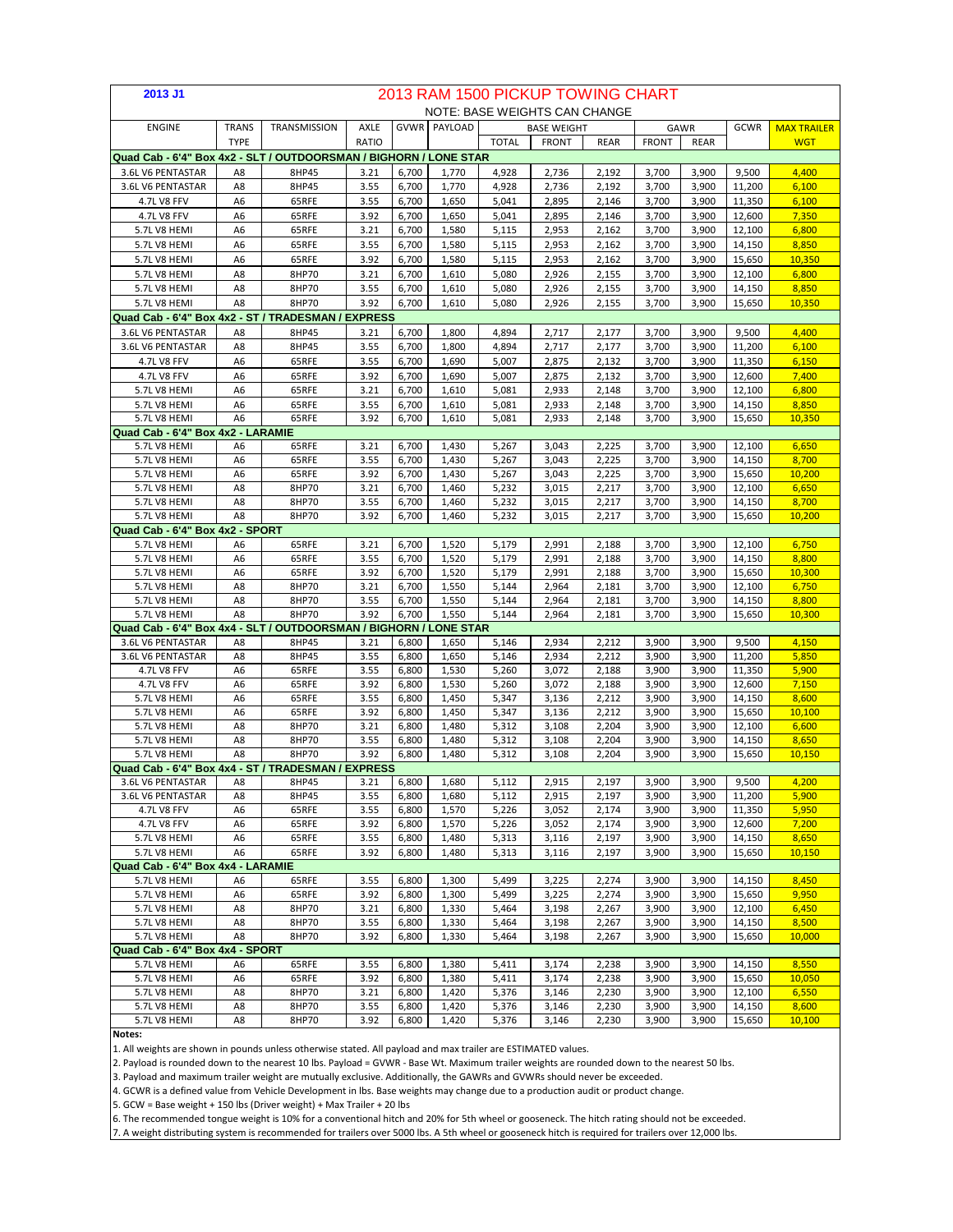| 2013 J1                                                                    | 2013 RAM 1500 PICKUP TOWING CHART<br><b>NOTE: BASE WEIGHTS CAN CHANGE</b> |                |              |                |                     |                |                    |                |                |                |                  |                    |
|----------------------------------------------------------------------------|---------------------------------------------------------------------------|----------------|--------------|----------------|---------------------|----------------|--------------------|----------------|----------------|----------------|------------------|--------------------|
|                                                                            |                                                                           |                |              |                |                     |                |                    |                |                |                |                  |                    |
| <b>ENGINE</b>                                                              | <b>TRANS</b>                                                              | TRANSMISSION   | AXLE         |                | <b>GVWR PAYLOAD</b> |                | <b>BASE WEIGHT</b> |                |                | <b>GAWR</b>    | GCWR             | <b>MAX TRAILER</b> |
|                                                                            | <b>TYPE</b>                                                               |                | RATIO        |                |                     | <b>TOTAL</b>   | <b>FRONT</b>       | <b>REAR</b>    | <b>FRONT</b>   | REAR           |                  | <b>WGT</b>         |
| Quad Cab - 6'4" Box 4x2 - SLT / OUTDOORSMAN / BIGHORN / LONE STAR - RAMBOX |                                                                           |                |              |                |                     |                |                    |                |                |                |                  |                    |
| 3.6L V6 PENTASTAR                                                          | A8                                                                        | 8HP45          | 3.21         | 6,700          | 1,620               | 5,073          | 2,734              | 2,339          | 3,700          | 3,900          | 9,500            | 4,250              |
| 3.6L V6 PENTASTAR                                                          | A8                                                                        | 8HP45          | 3.55         | 6,700          | 1,620               | 5,073          | 2,734              | 2,339          | 3,700          | 3,900          | 11,200           | 5,950              |
| 4.7L V8 FFV                                                                | A6                                                                        | 65RFE          | 3.55         | 6,700          | 1,510               | 5,186          | 2,893              | 2,293          | 3,700          | 3,900          | 11,350           | 5,950              |
| 4.7L V8 FFV                                                                | A6                                                                        | 65RFE          | 3.92         | 6,700          | 1,510               | 5,186          | 2,893              | 2,293          | 3,700          | 3,900          | 12,600           | 7,200              |
| 5.7L V8 HEMI                                                               | A <sub>6</sub>                                                            | 65RFE          | 3.21         | 6,700          | 1,430               | 5,260          | 2,951              | 2,309          | 3,700          | 3,900          | 12,100           | 6,650              |
| 5.7L V8 HEMI                                                               | A6                                                                        | 65RFE          | 3.55         | 6,700          | 1,430               | 5,260          | 2,951              | 2,309          | 3,700          | 3,900          | 14,150           | 8,700              |
| 5.7L V8 HEMI                                                               | A6                                                                        | 65RFE          | 3.92         | 6,700          | 1,430               | 5,260          | 2,951              | 2,309          | 3,700          | 3,900          | 15,650           | 10,200             |
| 5.7L V8 HEMI                                                               | A8                                                                        | 8HP70          | 3.21         | 6,700          | 1,470               | 5,225          | 2,924              | 2,302          | 3,700          | 3,900          | 12,100           | 6,700              |
| 5.7L V8 HEMI                                                               | A8                                                                        | 8HP70          | 3.55         | 6,700          | 1,470               | 5,225          | 2,924              | 2,302          | 3,700          | 3,900          | 14,150           | 8,750              |
| 5.7L V8 HEMI                                                               | A8                                                                        | 8HP70          | 3.92         | 6,700          | 1,470               | 5,225          | 2,924              | 2,302          | 3,700          | 3,900          | 15,650           | 10,250             |
| Quad Cab - 6'4" Box 4x2 - ST / TRADESMAN / EXPRESS - RAMBOX                |                                                                           |                |              |                |                     |                |                    |                |                |                |                  |                    |
| 3.6L V6 PENTASTAR                                                          | A8                                                                        | 8HP45          | 3.21         | 6,700          | 1,660               | 5,039          | 2,715              | 2,324          | 3,700          | 3,900          | 9,500            | 4,250              |
| 3.6L V6 PENTASTAR                                                          | A8                                                                        | 8HP45          | 3.55         | 6,700          | 1,660               | 5,039          | 2,715              | 2,324          | 3,700          | 3,900          | 11,200           | 5,950              |
| 4.7L V8 FFV                                                                | A6                                                                        | 65RFE          | 3.55         | 6,700          | 1,540               | 5,152          | 2,873              | 2,279          | 3,700          | 3,900          | 11,350           | 6,000              |
| 4.7L V8 FFV                                                                | A <sub>6</sub>                                                            | 65RFE          | 3.92         | 6,700          | 1,540               | 5,152          | 2,873              | 2,279          | 3,700          | 3,900          | 12,600           | 7,250              |
| 5.7L V8 HEMI                                                               | A <sub>6</sub>                                                            | 65RFE          | 3.21         | 6,700          | 1,470               | 5,226          | 2,931              | 2,295          | 3,700          | 3,900          | 12,100           | 6,700              |
| 5.7L V8 HEMI                                                               | A <sub>6</sub>                                                            | 65RFE          | 3.55         | 6,700          | 1,470               | 5,226          | 2,931              | 2,295          | 3,700          | 3,900          | 14,150           | 8,750              |
| 5.7L V8 HEMI                                                               | A <sub>6</sub>                                                            | 65RFE          | 3.92         | 6,700          | 1,470               | 5,226          | 2,931              | 2,295          | 3,700          | 3,900          | 15,650           | 10,250             |
| Quad Cab - 6'4" Box 4x2 - LARAMIE - RAMBOX                                 |                                                                           |                |              |                |                     |                |                    |                |                |                |                  |                    |
| 5.7L V8 HEMI                                                               | A <sub>6</sub>                                                            | 65RFE          | 3.21         | 6,700          | 1,280               | 5,412          | 3,041              | 2,372          | 3,700          | 3,900          | 12,100           | 6,500              |
| 5.7L V8 HEMI                                                               | A <sub>6</sub>                                                            | 65RFE          | 3.55         | 6,700          | 1,280               | 5,412          | 3,041              | 2,372          | 3,700          | 3,900          | 14,150           | 8,550              |
| 5.7L V8 HEMI                                                               | A <sub>6</sub>                                                            | 65RFE          | 3.92         | 6,700          | 1,280               | 5,412          | 3,041              | 2,372          | 3,700          | 3,900          | 15,650           | 10,050             |
| 5.7L V8 HEMI                                                               | A8                                                                        | 8HP70          | 3.21         | 6,700          | 1,320               | 5,377          | 3,013              | 2,364          | 3,700          | 3,900          | 12,100           | 6,550              |
| 5.7LV8 HEMI                                                                | A8                                                                        | 8HP70          | 3.55         | 6,700          | 1,320               | 5,377          | 3,013              | 2,364          | 3,700          | 3,900          | 14,150           | 8,600              |
| 5.7L V8 HEMI                                                               | A8                                                                        | 8HP70          | 3.92         | 6,700          | 1,320               | 5,377          | 3,013              | 2,364          | 3,700          | 3,900          | 15,650           | 10,100             |
| Quad Cab - 6'4" Box 4x2 - SPORT - RAMBOX                                   |                                                                           |                |              |                |                     |                |                    |                |                |                |                  |                    |
| 5.7L V8 HEMI                                                               | A <sub>6</sub>                                                            | 65RFE          | 3.21         | 6,700          | 1,370               | 5,324          | 2,989              | 2,335          | 3,700          | 3,900          | 12,100           | 6,600              |
| 5.7LV8 HEMI                                                                | A <sub>6</sub>                                                            | 65RFE          | 3.55         | 6,700          | 1,370               | 5,324          | 2,989              | 2,335          | 3,700          | 3,900          | 14,150           | 8,650              |
| 5.7L V8 HEMI                                                               | A <sub>6</sub>                                                            | 65RFE          | 3.92         | 6,700          | 1,370               | 5,324          | 2,989              | 2,335          | 3,700          | 3,900          | 15,650           | 10,150             |
| 5.7L V8 HEMI                                                               | A8                                                                        | 8HP70          | 3.21         | 6,700          | 1,410               | 5,289          | 2,962              | 2,328          | 3,700          | 3,900          | 12,100           | 6,600              |
| 5.7L V8 HEMI                                                               | A8                                                                        | 8HP70          | 3.55         | 6,700          | 1,410               | 5,289          | 2,962              | 2,328          | 3,700          | 3,900          | 14,150           | 8,650              |
| 5.7L V8 HEMI                                                               | A8                                                                        | 8HP70          | 3.92         | 6,700          | 1,410               | 5,289          | 2,962              | 2,328          | 3,700          | 3,900          | 15,650           | 10,150             |
| Quad Cab - 6'4" Box 4x4 - SLT / OUTDOORSMAN / BIGHORN / LONE STAR - RAMBOX |                                                                           |                |              |                |                     |                |                    |                |                |                |                  |                    |
| 3.6L V6 PENTASTAR<br>3.6L V6 PENTASTAR                                     | A8<br>A8                                                                  | 8HP45<br>8HP45 | 3.21<br>3.55 | 6,800<br>6,800 | 1,500<br>1,500      | 5,291<br>5,291 | 2,932<br>2,932     | 2,359          | 3,900<br>3,900 | 3,900<br>3,900 | 9,500            | 4,000<br>5,700     |
| 4.7L V8 FFV                                                                | A6                                                                        | 65RFE          | 3.55         | 6,800          |                     | 5,405          | 3,070              | 2,359<br>2,335 | 3,900          | 3,900          | 11,200           | 5,750              |
| 4.7L V8 FFV                                                                | A <sub>6</sub>                                                            | 65RFE          | 3.92         | 6,800          | 1,390<br>1,390      | 5,405          | 3,070              | 2,335          | 3,900          | 3,900          | 11,350<br>12,600 | 7,000              |
| 5.7L V8 HEMI                                                               | A <sub>6</sub>                                                            | 65RFE          | 3.55         | 6,800          | 1,300               | 5,492          | 3,134              | 2,359          | 3,900          | 3,900          | 14,150           | 8,450              |
| 5.7L V8 HEMI                                                               | A <sub>6</sub>                                                            | 65RFE          | 3.92         | 6,800          | 1,300               | 5,492          | 3,134              | 2,359          | 3,900          | 3,900          | 15,650           | 9,950              |
| 5.7L V8 HEMI                                                               | A8                                                                        | 8HP70          | 3.21         | 6,800          | 1,340               | 5,457          | 3,106              | 2,351          | 3,900          | 3,900          | 12,100           | 6,450              |
| 5.7L V8 HEMI                                                               | A8                                                                        | 8HP70          | 3.55         | 6,800          | 1,340               | 5,457          | 3,106              | 2,351          | 3,900          | 3,900          | 14,150           | 8,500              |
| 5.7L V8 HEMI                                                               | A8                                                                        | 8HP70          | 3.92         | 6,800          | 1,340               | 5,457          | 3,106              | 2,351          | 3,900          | 3,900          | 15,650           | 10,000             |
| Quad Cab - 6'4" Box 4x4 - ST / TRADESMAN / EXPRESS - RAMBOX                |                                                                           |                |              |                |                     |                |                    |                |                |                |                  |                    |
| 3.6L V6 PENTASTAR                                                          | A8                                                                        | 8HP45          | 3.21         | 6,800          | 1,540               | 5,257          | 2,913              | 2,344          | 3,900          | 3,900          | 9,500            | 4,050              |
| 3.6L V6 PENTASTAR                                                          | A8                                                                        | 8HP45          | 3.55         | 6,800          | 1,540               | 5,257          | 2,913              | 2,344          | 3,900          | 3,900          | 11,200           | 5,750              |
| 4.7L V8 FFV                                                                | A6                                                                        | 65RFE          | 3.55         | 6,800          | 1,420               | 5,371          | 3,050              | 2,321          | 3,900          | 3,900          | 11,350           | 5,800              |
| 4.7L V8 FFV                                                                | A <sub>6</sub>                                                            | 65RFE          | 3.92         | 6,800          | 1,420               | 5,371          | 3,050              | 2,321          | 3,900          | 3,900          | 12,600           | 7,050              |
| 5.7LV8 HEMI                                                                | A <sub>6</sub>                                                            | 65RFE          | 3.55         | 6,800          | 1,340               | 5,458          | 3,114              | 2,344          | 3,900          | 3,900          | 14,150           | 8,500              |
| 5.7LV8 HEMI                                                                | A <sub>6</sub>                                                            | 65RFE          | 3.92         | 6,800          | 1,340               | 5,458          | 3,114              | 2,344          | 3,900          | 3,900          | 15,650           | 10,000             |
| Quad Cab - 6'4" Box 4x4 - LARAMIE - RAMBOX                                 |                                                                           |                |              |                |                     |                |                    |                |                |                |                  |                    |
| 5.7L V8 HEMI                                                               | A <sub>6</sub>                                                            | 65RFE          | 3.55         | 6,800          | 1,150               | 5,644          | 3,223              | 2,421          | 3,900          | 3,900          | 14,150           | 8,300              |
| 5.7LV8 HEMI                                                                | A <sub>6</sub>                                                            | 65RFE          | 3.92         | 6,800          | 1,150               | 5,644          | 3,223              | 2,421          | 3,900          | 3,900          | 15,650           | 9,800              |
| 5.7L V8 HEMI                                                               | A8                                                                        | 8HP70          | 3.21         | 6,800          | 1,190               | 5,609          | 3,196              | 2,414          | 3,900          | 3,900          | 12,100           | 6,300              |
| 5.7LV8 HEMI                                                                | A8                                                                        | 8HP70          | 3.55         | 6,800          | 1,190               | 5,609          | 3,196              | 2,414          | 3,900          | 3,900          | 14,150           | 8,350              |
| 5.7L V8 HEMI                                                               | A8                                                                        | 8HP70          | 3.92         | 6,800          | 1,190               | 5,609          | 3,196              | 2,414          | 3,900          | 3,900          | 15,650           | 9,850              |
| Quad Cab - 6'4" Box 4x4 - SPORT - RAMBOX                                   |                                                                           |                |              |                |                     |                |                    |                |                |                |                  |                    |
| 5.7L V8 HEMI                                                               | A6                                                                        | 65RFE          | 3.55         | 6,800          | 1,240               | 5,556          | 3,172              | 2,385          | 3,900          | 3,900          | 14,150           | 8,400              |
| 5.7L V8 HEMI                                                               | A6                                                                        | 65RFE          | 3.92         | 6,800          | 1,240               | 5,556          | 3,172              | 2,385          | 3,900          | 3,900          | 15,650           | 9,900              |
| 5.7L V8 HEMI                                                               | A8                                                                        | 8HP70          | 3.21         | 6,800          | 1,270               | 5,521          | 3,144              | 2,377          | 3,900          | 3,900          | 12,100           | 6,400              |
| 5.7L V8 HEMI                                                               | A8                                                                        | 8HP70          | 3.55         | 6,800          | 1,270               | 5,521          | 3,144              | 2,377          | 3,900          | 3,900          | 14,150           | 8,450              |
| 5.7L V8 HEMI                                                               | A8                                                                        | 8HP70          | 3.92         | 6,800          | 1,270               | 5,521          | 3,144              | 2,377          | 3,900          | 3,900          | 15,650           | 9,950              |
| Notes:                                                                     |                                                                           |                |              |                |                     |                |                    |                |                |                |                  |                    |

1. All weights are shown in pounds unless otherwise stated. All payload and max trailer are ESTIMATED values.

2. Payload is rounded down to the nearest 10 lbs. Payload = GVWR - Base Wt. Maximum trailer weights are rounded down to the nearest 50 lbs.

3. Payload and maximum trailer weight are mutually exclusive. Additionally, the GAWRs and GVWRs should never be exceeded.

4. GCWR is a defined value from Vehicle Development in lbs. Base weights may change due to a production audit or product change.

5. GCW = Base weight + 150 lbs (Driver weight) + Max Trailer + 20 lbs

6. The recommended tongue weight is 10% for a conventional hitch and 20% for 5th wheel or gooseneck. The hitch rating should not be exceeded.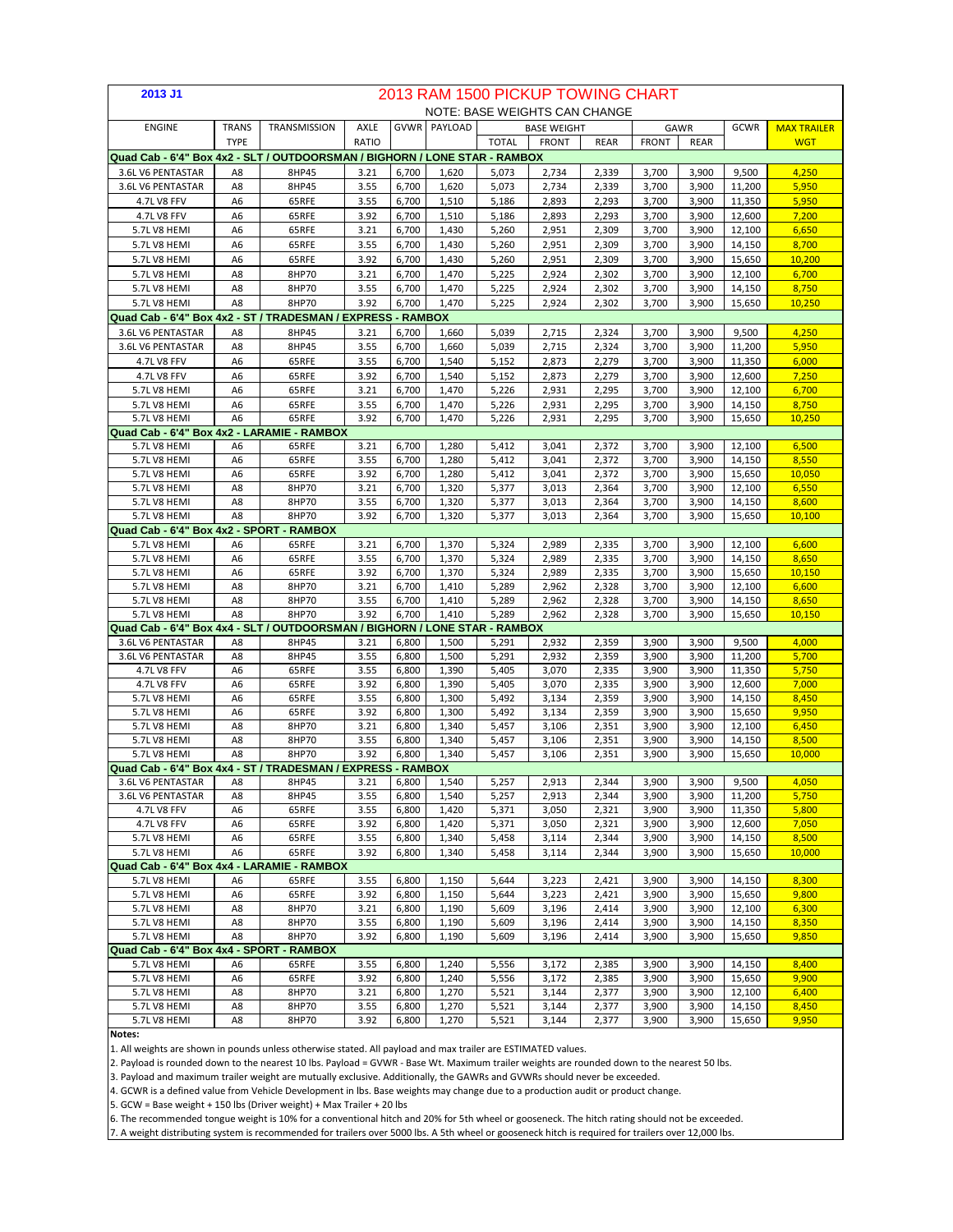| 2013 J1                                                            |                             |                |                      |                |                |                | 2013 RAM 1500 PICKUP TOWING CHART |                |                |                |                  |                    |
|--------------------------------------------------------------------|-----------------------------|----------------|----------------------|----------------|----------------|----------------|-----------------------------------|----------------|----------------|----------------|------------------|--------------------|
|                                                                    |                             |                |                      |                |                |                | NOTE: BASE WEIGHTS CAN CHANGE     |                |                |                |                  |                    |
| <b>ENGINE</b>                                                      | <b>TRANS</b><br><b>TYPE</b> | TRANSMISSION   | <b>AXLE</b><br>RATIO |                | GVWR PAYLOAD   |                | <b>BASE WEIGHT</b>                |                |                | GAWR           | GCWR             | <b>MAX TRAILER</b> |
| Crew Cab - 5'7" Box 4x2 - SLT / OUTDOORSMAN / BIGHORN / LONE STAR  |                             |                |                      |                |                | <b>TOTAL</b>   | <b>FRONT</b>                      | <b>REAR</b>    | <b>FRONT</b>   | <b>REAR</b>    |                  | <b>WGT</b>         |
| 3.6L V6 PENTASTAR                                                  | A8                          | 8HP45          | 3.21                 | 6,700          | 1,720          | 4,978          | 2,755                             | 2,223          | 3,700          | 3,900          | 9,500            | 4,350              |
| 3.6L V6 PENTASTAR                                                  | A8                          | 8HP45          | 3.55                 | 6,700          | 1,720          | 4,978          | 2,755                             | 2,223          | 3,700          | 3,900          | 11,200           | 6,050              |
| 4.7L V8 FFV                                                        | A6                          | 65RFE          | 3.55                 | 6,800          | 1,660          | 5,138          | 2,916                             | 2,222          | 3,700          | 3,900          | 11,350           | 6,000              |
| <b>4.7L V8 FFV</b>                                                 | A6                          | 65RFE          | 3.92                 | 6,800          | 1,660          | 5,138          | 2,916                             | 2,222          | 3,700          | 3,900          | 12,600           | 7,250              |
| 5.7L V8 HEMI                                                       | A <sub>6</sub>              | 65RFE          | 3.21                 | 6,800          | 1,620          | 5,176          | 2,964                             | 2,212          | 3,700          | 3,900          | 12,100           | 6,750              |
| 5.7L V8 HEMI<br>5.7L V8 HEMI                                       | A6<br>A6                    | 65RFE<br>65RFE | 3.55<br>3.92         | 6,800<br>6,800 | 1,620<br>1,620 | 5,176<br>5,176 | 2,964<br>2,964                    | 2,212          | 3,700<br>3,700 | 3,900<br>3,900 | 14,150           | 8,800<br>10,300    |
| 5.7L V8 HEMI                                                       | A8                          | 8HP70          | 3.21                 | 6,800          | 1,650          | 5,141          | 2,936                             | 2,212<br>2,205 | 3,700          | 3,900          | 15,650<br>12,100 | 6,750              |
| 5.7L V8 HEMI                                                       | A8                          | 8HP70          | 3.55                 | 6,800          | 1,650          | 5,141          | 2,936                             | 2,205          | 3,700          | 3,900          | 14,150           | 8,800              |
| 5.7L V8 HEMI                                                       | A8                          | 8HP70          | 3.92                 | 6,800          | 1,650          | 5,141          | 2,936                             | 2,205          | 3,700          | 3,900          | 15,650           | 10,300             |
| Crew Cab - 5'7" Box 4x2 - ST / TRADESMAN / EXPRESS                 |                             |                |                      |                |                |                |                                   |                |                |                |                  |                    |
| 3.6L V6 PENTASTAR                                                  | A8                          | 8HP45          | 3.21                 | 6,700          | 1,750          | 4,941          | 2,734                             | 2,207          | 3,700          | 3,900          | 9,500            | 4,350              |
| 3.6L V6 PENTASTAR                                                  | A8                          | 8HP45          | 3.55                 | 6,700          | 1,750          | 4,941          | 2,734                             | 2,207          | 3,700          | 3,900          | 11,200           | 6,050              |
| 4.7L V8 FFV                                                        | A6                          | 65RFE          | 3.55                 | 6,800          | 1,690          | 5,101          | 2,895                             | 2,206          | 3,700          | 3,900          | 11,350           | 6,050              |
| 4.7L V8 FFV<br>5.7L V8 HEMI                                        | A6<br>A6                    | 65RFE<br>65RFE | 3.92<br>3.21         | 6,800<br>6,800 | 1,690<br>1,660 | 5,101<br>5,139 | 2,895<br>2,943                    | 2,206<br>2,196 | 3,700<br>3,700 | 3,900<br>3,900 | 12,600<br>12,100 | 7,300<br>6,750     |
| 5.7L V8 HEMI                                                       | A6                          | 65RFE          | 3.55                 | 6,800          | 1,660          | 5,139          | 2,943                             | 2,196          | 3,700          | 3,900          | 14,150           | 8,800              |
| 5.7L V8 HEMI                                                       | A6                          | 65RFE          | 3.92                 | 6,800          | 1,660          | 5,139          | 2,943                             | 2,196          | 3,700          | 3,900          | 15,650           | 10,300             |
| Crew Cab - 5'7" Box 4x2 - LARAMIE                                  |                             |                |                      |                |                |                |                                   |                |                |                |                  |                    |
| 5.7L V8 HEMI                                                       | A6                          | 65RFE          | 3.21                 | 6,800          | 1,460          | 5,330          | 3,052                             | 2,278          | 3,700          | 3,900          | 12,100           | 6,550              |
| 5.7L V8 HEMI                                                       | A6                          | 65RFE          | 3.55                 | 6,800          | 1,460          | 5,330          | 3,052                             | 2,278          | 3,700          | 3,900          | 14,150           | 8,600              |
| 5.7L V8 HEMI<br>5.7L V8 HEMI                                       | A6<br>A8                    | 65RFE<br>8HP70 | 3.92<br>3.21         | 6,800<br>6,800 | 1,460<br>1,500 | 5,330<br>5,295 | 3,052<br>3,025                    | 2,278<br>2,270 | 3,700<br>3,700 | 3,900<br>3,900 | 15.650<br>12,100 | 10,100<br>6.600    |
| 5.7L V8 HEMI                                                       | A8                          | 8HP70          | 3.55                 | 6,800          | 1,500          | 5,295          | 3,025                             | 2,270          | 3,700          | 3,900          | 14,150           | 8,650              |
| 5.7L V8 HEMI                                                       | A8                          | 8HP70          | 3.92                 | 6,800          | 1,500          | 5,295          | 3,025                             | 2,270          | 3,700          | 3,900          | 15,650           | 10,150             |
| Crew Cab - 5'7" Box 4x2 - LONGHORN                                 |                             |                |                      |                |                |                |                                   |                |                |                |                  |                    |
| 5.7L V8 HEMI                                                       | A6                          | 65RFE          | 3.21                 | 6,800          | 1,280          | 5,514          | 3,161                             | 2,353          | 3,700          | 3,900          | 12,100           | 6,400              |
| 5.7L V8 HEMI                                                       | A6                          | 65RFE<br>65RFE | 3.55<br>3.92         | 6,800          | 1,280          | 5,514          | 3,161                             | 2,353<br>2,353 | 3,700          | 3,900          | 14,150           | 8,450<br>9,950     |
| 5.7L V8 HEMI<br>5.7L V8 HEMI                                       | A6<br>A8                    | 8HP70          | 3.21                 | 6,800<br>6,800 | 1,280<br>1,320 | 5,514<br>5,479 | 3,161<br>3,133                    | 2,346          | 3,700<br>3,700 | 3,900<br>3,900 | 15,650<br>12,100 | 6,450              |
| 5.7L V8 HEMI                                                       | A8                          | 8HP70          | 3.55                 | 6,800          | 1,320          | 5,479          | 3,133                             | 2,346          | 3,700          | 3,900          | 14,150           | 8,500              |
| 5.7L V8 HEMI                                                       | A8                          | 8HP70          | 3.92                 | 6,800          | 1,320          | 5,479          | 3,133                             | 2,346          | 3,700          | 3,900          | 15,650           | 10,000             |
| Crew Cab - 5'7" Box 4x2 - SPORT                                    |                             |                |                      |                |                |                |                                   |                |                |                |                  |                    |
| 5.7L V8 HEMI                                                       | A6                          | 65RFE          | 3.21                 | 6,800          | 1,550          | 5,242          | 3,003                             | 2,239          | 3,700          | 3,900          | 12,100           | 6,650              |
| 5.7L V8 HEMI<br>5.7L V8 HEMI                                       | A6<br>A <sub>6</sub>        | 65RFE<br>65RFE | 3.55<br>3.92         | 6,800          | 1,550<br>1,550 | 5,242<br>5,242 | 3,003                             | 2,239<br>2,239 | 3,700<br>3,700 | 3,900          | 14,150<br>15,650 | 8,700<br>10,200    |
| 5.7L V8 HEMI                                                       | A8                          | 8HP70          | 3.21                 | 6,800<br>6,800 | 1,590          | 5,207          | 3,003<br>2,976                    | 2,231          | 3,700          | 3,900<br>3,900 | 12,100           | 6,700              |
| 5.7L V8 HEMI                                                       | A8                          | 8HP70          | 3.55                 | 6,800          | 1,590          | 5,207          | 2,976                             | 2,231          | 3,700          | 3,900          | 14,150           | 8,750              |
| 5.7L V8 HEMI                                                       | A8                          | 8HP70          | 3.92                 | 6,800          | 1,590          | 5,207          | 2,976                             | 2,231          | 3,700          | 3,900          | 15,650           | 10,250             |
| Crew Cab - 5'7" Box 4x4 - SLT / OUTDOORSMAN / BIGHORN / LONE STAR  |                             |                |                      |                |                |                |                                   |                |                |                |                  |                    |
| 3.6L V6 PENTASTAR                                                  | A8                          | 8HP45          | 3.21                 | 6,800          | 1,610          | 5,185          | 2,913                             | 2,272          | 3,900          | 3,900          | 9,500            | 4,100              |
| 3.6L V6 PENTASTAR<br>4.7L V8 FFV                                   | A8<br>A6                    | 8HP45<br>65RFE | 3.55<br>3.55         | 6,800<br>6,800 | 1,610<br>1,450 | 5,185<br>5,345 | 2,913<br>3,080                    | 2,272<br>2,265 | 3,900<br>3,900 | 3,900<br>3,900 | 11,200<br>11,350 | 5,800<br>5,800     |
| 4.7L V8 FFV                                                        | A6                          | 65RFE          | 3.92                 | 6,800          | 1,450          | 5,345          | 3,080                             | 2,265          | 3,900          | 3,900          | 12,600           | 7,050              |
| 5.7L V8 HEMI                                                       | A6                          | 65RFE          | 3.55                 | 6,800          | 1,390          | 5,401          | 3,140                             | 2,261          | 3,900          | 3,900          | 14,150           | 8,550              |
| 5.7L V8 HEMI                                                       | A6                          | 65RFE          | 3.92                 | 6,800          | 1,390          | 5,401          | 3,140                             | 2,261          | 3,900          | 3,900          | 15,650           | 10.050             |
| 5.7L V8 HEMI                                                       | A8                          | 8HP70          | 3.21                 | 6,800          | 1,430          | 5,366          | 3,112                             | 2,254          | 3,900          | 3,900          | 12,100           | 6,550              |
| 5.7L V8 HEMI                                                       | A8                          | 8HP70          | 3.55                 | 6,800          | 1,430          | 5,366          | 3,112                             | 2,254          | 3,900          | 3,900          | 14,150           | 8,600              |
| 5.7L V8 HEMI<br>Crew Cab - 5'7" Box 4x4 - ST / TRADESMAN / EXPRESS | A8                          | 8HP70          | 3.92                 | 6,800          | 1,430          | 5,366          | 3,112                             | 2,254          | 3,900          | 3,900          | 15,650           | 10,100             |
| 3.6L V6 PENTASTAR                                                  | A8                          | 8HP45          | 3.21                 | 6,800          | 1,650          | 5,148          | 2,892                             | 2,256          | 3,900          | 3,900          | 9,500            | 4,150              |
| 3.6L V6 PENTASTAR                                                  | A8                          | 8HP45          | 3.55                 | 6,800          | 1,650          | 5,148          | 2,892                             | 2,256          | 3,900          | 3,900          | 11,200           | 5,850              |
| 4.7L V8 FFV                                                        | A6                          | 65RFE          | 3.55                 | 6,800          | 1,490          | 5,308          | 3,058                             | 2,250          | 3,900          | 3,900          | 11,350           | 5,850              |
| 4.7L V8 FFV                                                        | A6                          | 65RFE          | 3.92                 | 6,800          | 1,490          | 5,308          | 3,058                             | 2,250          | 3,900          | 3,900          | 12,600           | 7,100              |
| 5.7L V8 HEMI                                                       | A6                          | 65RFE          | 3.55                 | 6,800          | 1,430          | 5,364          | 3,119                             | 2,245          | 3,900          | 3,900          | 14,150<br>15,650 | 8.600              |
| 5.7L V8 HEMI<br>Crew Cab - 5'7" Box 4x4 - LARAMIE                  | A6                          | 65RFE          | 3.92                 | 6,800          | 1,430          | 5,364          | 3,119                             | 2,245          | 3,900          | 3,900          |                  | 10,100             |
| 5.7L V8 HEMI                                                       | A6                          | 65RFE          | 3.55                 | 6,800          | 1,240          | 5,555          | 3,228                             | 2,327          | 3,900          | 3,900          | 14,150           | 8,400              |
| 5.7L V8 HEMI                                                       | A6                          | 65RFE          | 3.92                 | 6,800          | 1,240          | 5,555          | 3,228                             | 2,327          | 3,900          | 3,900          | 15,650           | 9,900              |
| 5.7L V8 HEMI                                                       | A8                          | 8HP70          | 3.21                 | 6,800          | 1,270          | 5,520          | 3,201                             | 2,319          | 3,900          | 3,900          | 12,100           | 6,400              |
| 5.7L V8 HEMI                                                       | A8                          | 8HP70          | 3.55                 | 6,800          | 1,270          | 5,520          | 3,201                             | 2,319          | 3,900          | 3,900          | 14,150           | 8,450              |
| 5.7L V8 HEMI<br>Crew Cab - 5'7" Box 4x4 - LONGHORN                 | A8                          | 8HP70          | 3.92                 | 6,800          | 1,270          | 5,520          | 3,201                             | 2,319          | 3,900          | 3,900          | 15,650           | 9,950              |
| 5.7L V8 HEMI                                                       | A6                          | 65RFE          | 3.55                 | 6,800          | 1,060          | 5,739          | 3,337                             | 2,402          | 3,900          | 3,900          | 14,150           | 8,200              |
| 5.7L V8 HEMI                                                       | A <sub>6</sub>              | 65RFE          | 3.92                 | 6,800          | 1,060          | 5,739          | 3,337                             | 2,402          | 3,900          | 3,900          | 15,650           | 9,700              |
| 5.7L V8 HEMI                                                       | A8                          | 8HP70          | 3.21                 | 6,800          | 1,090          | 5,704          | 3,309                             | 2,395          | 3,900          | 3,900          | 12,100           | 6,200              |
| 5.7L V8 HEMI                                                       | A8                          | 8HP70          | 3.55                 | 6,800          | 1,090          | 5,704          | 3,309                             | 2,395          | 3,900          | 3,900          | 14,150           | 8,250              |
| 5.7L V8 HEMI                                                       | A8                          | 8HP70          | 3.92                 | 6,800          | 1,090          | 5,704          | 3,309                             | 2,395          | 3,900          | 3,900          | 15,650           | 9,750              |
| Crew Cab - 5'7" Box 4x4 - SPORT<br>5.7L V8 HEMI                    |                             |                |                      |                | 1,330          |                |                                   |                | 3,900          |                | 14,150           | 8,500              |
| 5.7L V8 HEMI                                                       | A6<br>A6                    | 65RFE<br>65RFE | 3.55<br>3.92         | 6,800<br>6,800 | 1,330          | 5,467<br>5,467 | 3,179<br>3,179                    | 2,288<br>2,288 | 3,900          | 3,900<br>3,900 | 15,650           | 10,000             |
| 5.7L V8 HEMI                                                       | A8                          | 8HP70          | 3.21                 | 6,800          | 1,360          | 5,432          | 3,152                             | 2,280          | 3,900          | 3,900          | 12,100           | 6,450              |
| 5.7L V8 HEMI                                                       | A8                          | 8HP70          | 3.55                 | 6,800          | 1,360          | 5,432          | 3,152                             | 2,280          | 3,900          | 3,900          | 14,150           | 8,500              |
| 5.7L V8 HEMI                                                       | A8                          | 8HP70          | 3.92                 | 6,800          | 1,360          | 5,432          | 3,152                             | 2,280          | 3,900          | 3,900          | 15,650           | 10,000             |
| Notes:                                                             |                             |                |                      |                |                |                |                                   |                |                |                |                  |                    |

**Notes:** 1. All weights are shown in pounds unless otherwise stated. All payload and max trailer are ESTIMATED values.

2. Payload is rounded down to the nearest 10 lbs. Payload = GVWR - Base Wt. Maximum trailer weights are rounded down to the nearest 50 lbs<br>3. Payload and maximum trailer weight are mutually exclusive. Additionally, the GAW

4. GCWR is a defined value from Vehicle Development in lbs. Base weights may change due to a production audit or product change.

5. GCW = Base weight + 150 lbs (Driver weight) + Max Trailer + 20 lbs

6. The recommended tongue weight is 10% for a conventional hitch and 20% for 5th wheel or gooseneck. The hitch rating should not be exceeded.<br>7. A weight distributing system is recommended for trailers over 5000 lbs. A 5th